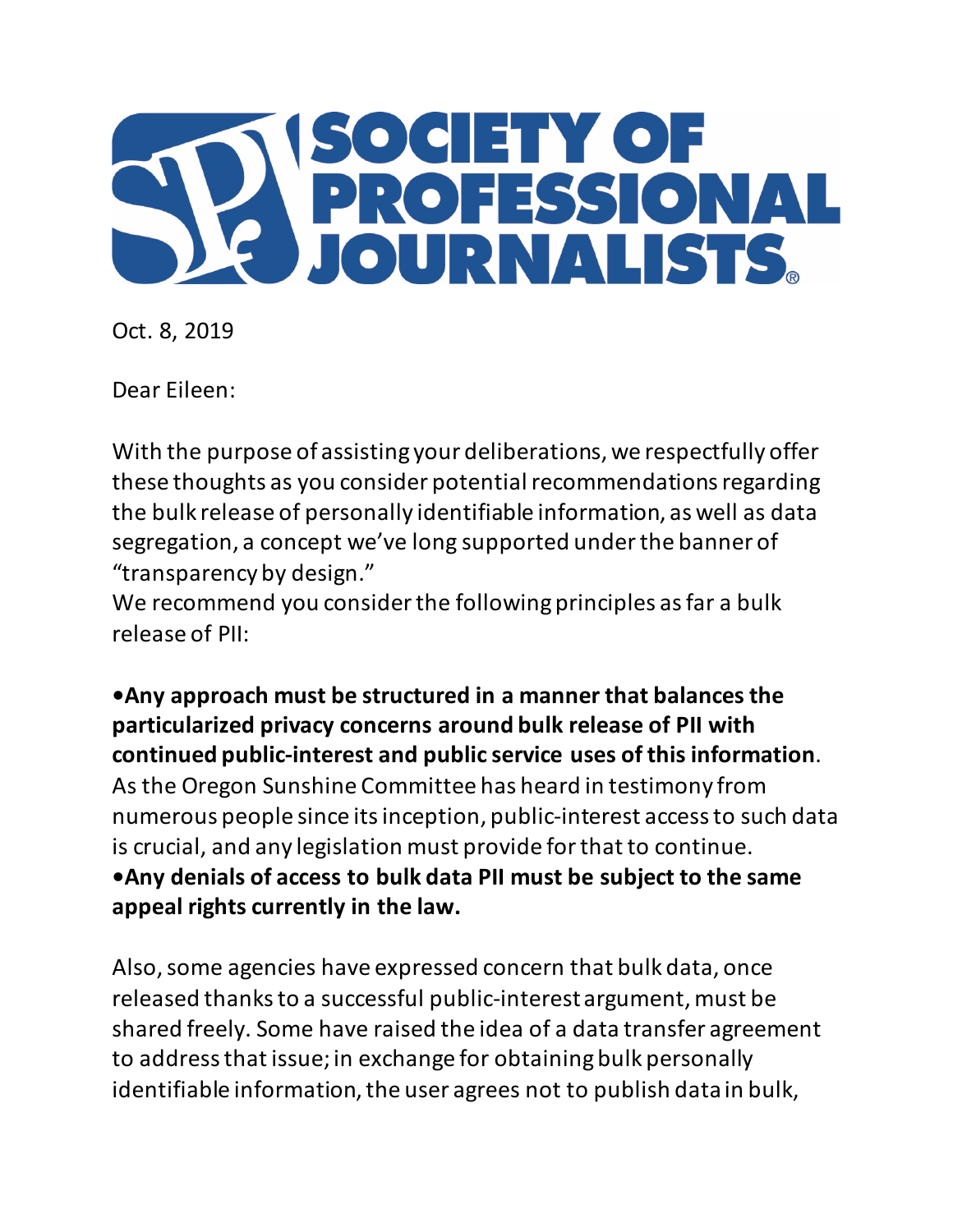transfer it to a third party, or use it to solicit individuals for commercial purposes.

If the Sunshine Committee chooses to recommend such a concept, SPJ believes the following safeguards should be expressed with clarity:

•**Such agreements should ONLY be for data requests that include personally identifiable information conditionally exempt from disclosure.** 

**•Because the requester is responsible for securing the data, the public body should not impose technical specifications on how the requester stores the data**.

**•We believe the committee could suggest the Legislature explore a streamlined path to access by certified public-interest users, similar to a TSA pre-check program.** But this should be optional, not the crux of any recommendation.

**•To minimize the potential for unintended consequences as a result of data transfer agreement legislation, it should include an actual form for inclusion in the legislation, as done elsewhere in Oregon Revised Statutes.** Such a form could be submitted as part of a request for bulk data PII and serve as an agreement in order to streamline the process and eliminate uncertainties that lead to unnecessary delay. One proposal we have considered:

I am requesting the following information that may be conditionally exempt from public disclosure pursuant to ORS 192.355(2)(a) or 192.355(3):\_\_\_\_\_\_\_\_\_\_\_\_\_\_\_\_\_\_\_\_\_\_\_\_\_\_\_\_\_\_\_

\_\_\_\_\_\_\_\_\_\_\_\_\_\_\_\_\_\_\_\_\_\_\_\_\_\_\_\_\_\_\_\_\_\_\_\_\_\_\_\_\_\_\_\_\_\_\_\_\_\_\_.

Disclosure of this information is primarily in the public interest for the following

\_\_\_\_\_\_\_\_\_\_\_\_\_\_\_\_\_\_\_\_\_\_\_\_\_\_\_\_\_\_\_\_\_\_\_\_\_\_\_\_\_\_\_\_\_\_\_\_\_\_\_\_\_\_\_\_\_\_

reason:\_\_\_\_\_\_\_\_\_\_\_\_\_\_\_\_\_\_\_\_\_\_\_\_\_\_\_\_\_\_\_

\_\_\_\_\_\_\_\_\_

\_\_\_\_\_\_\_\_\_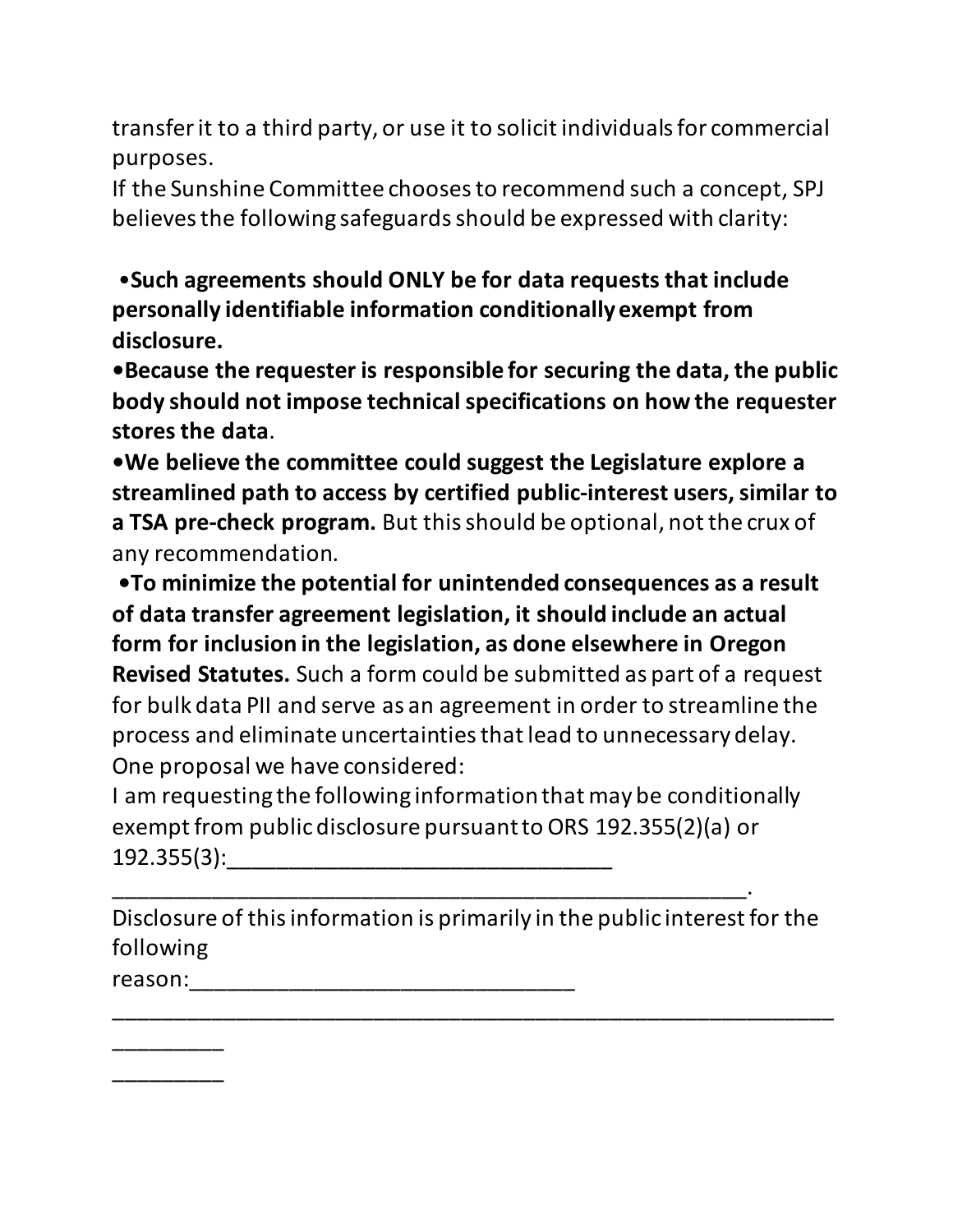\_\_\_\_\_\_\_\_\_. I will not use this information for commercial or fundraising purposes. This information will only be used for the public interest purpose described herein.

\_\_\_\_\_\_\_\_\_\_\_\_\_\_\_\_\_\_\_\_\_\_\_\_\_\_\_\_\_\_\_\_\_\_\_\_\_\_\_\_\_\_\_\_\_\_\_\_\_\_\_\_\_\_\_\_\_\_

 $\overline{\phantom{a}}$ 

I will not redisclose the information in bulk or transfer the information to a third party in bulk.

I will not use this information for purposes of stalking (as defined in ORS 163.732), menacing (as defined in ORS 163.190) or harassment (as defined in ORS 166.065) or any other crime, or abetting others to do so. I will maintain reasonable safeguards to prevent inadvertent transfer of the exempt data.

## **• To further minimize the likelihood of unintended consequences, we believe any legislation must include clear intent language, such as the following:**

"Whereas the Oregon Legislature recognizes that certain restrictions on bulk release of personally identifiable information are appropriate, such as they do not interfere with bona-fide public interest purposes, such as legitimate newsgathering by an entity or individual primarily engaged in journalistic newsgathering for purposes of disseminating news to the general public.

"Whereas the Oregon Legislature finds that a data transfer agreement could work in conjunction with Oregon Public Records Law to allow legitimate public interest

access while providing additional protections for personally identifiable information when released in bulk."

**•Modify 192.363**. This statute should be modified in any legislation. As the Committee has discussed in the past, 192.363 impractically requires the requester to specify names of people whose information is sought, leading to an unnecessarily obstructive two-step process.